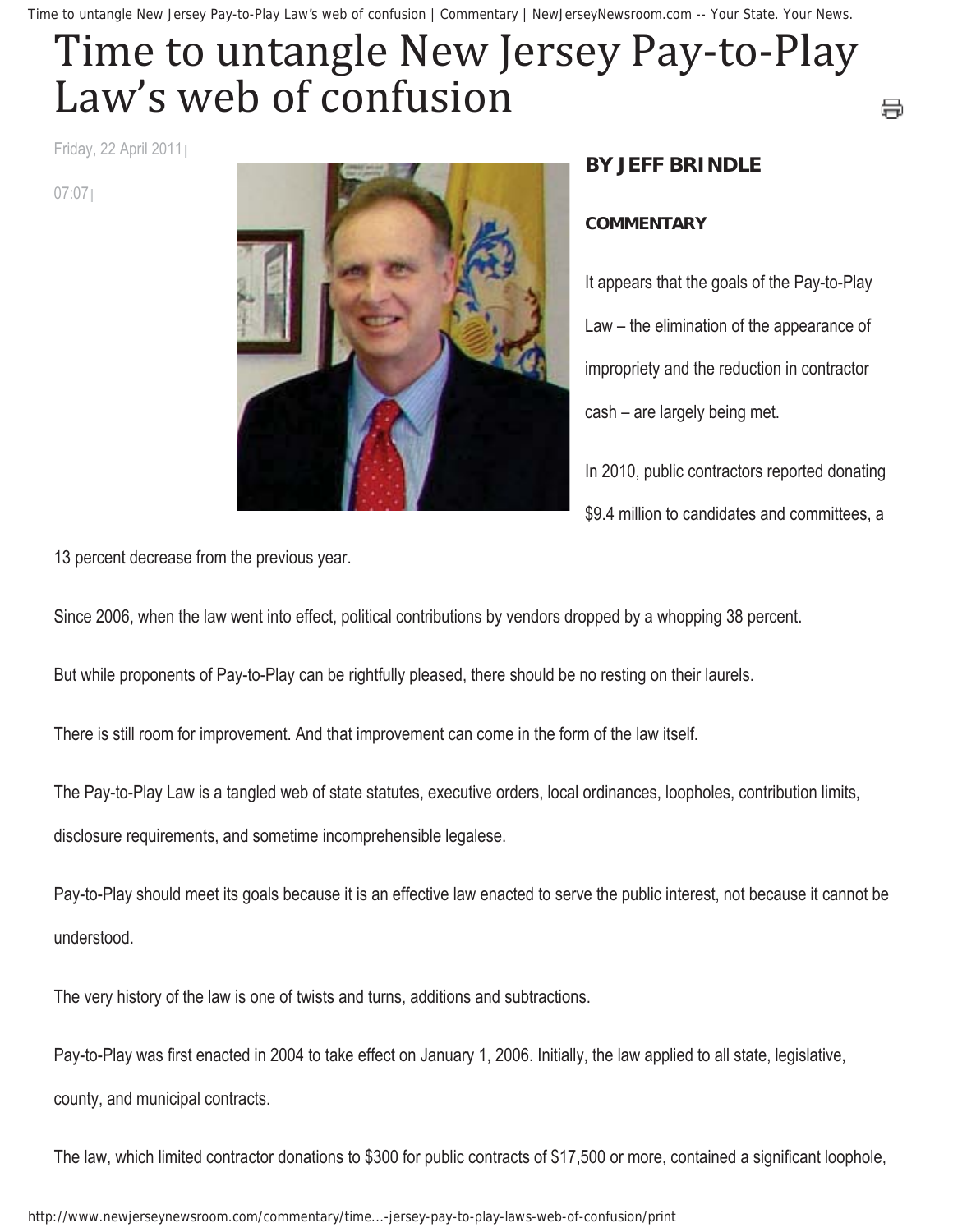however. As long as the bidding process was publicly advertised Pay-to-Play did not apply.

Former Governor James McGreevey, through Executive Order 134, partially remedied that problem. The loophole, known as "fair and open," was closed for all state contracts.

This change was made law in March 2005. The "fair and open" loophole, however, still applied to county and municipal contracting, and remains so today.

Ironically, changes to the law were taking place even before the law went into effect. But there would be more to come.

Five days after the initial law and amendments went into effect, the law was amended again. Chapter 271 allows municipalities, counties, boards of education and fire districts to establish their own ordinances, separate, apart, and not preemptable by state law.

Further, this amendment required disclosure of donations by contractors to the respective governmental units issuing said contract. It also mandated annual disclosure to the Election Law Enforcement Commission (ELEC) when a contractor receives \$50,000 or more in public work Statewide.

Subsequently, Chapter 271 was amended to remove non-profits from the provisions of the law.

Yet, more changes were still to come.

On November 15, 2008, former Governor Jon Corzine issued two Executive Orders, Numbers 117 and 118.

Executive Order 117 defines business entity to now include officers, partners, members and persons controlling 10 percent or more of stock, and spouses and civil union partners.

The order further extended limitations on contributions that were applicable to state contracts only. The limit now entails contributions to candidates for governor, the governor, to political parties, legislative leadership committees, and county and municipal party committees.

Executive Order 118 applied the same restrictions to redevelopers, insuring that those entities receiving public grants and involved with eminent domain would be covered.